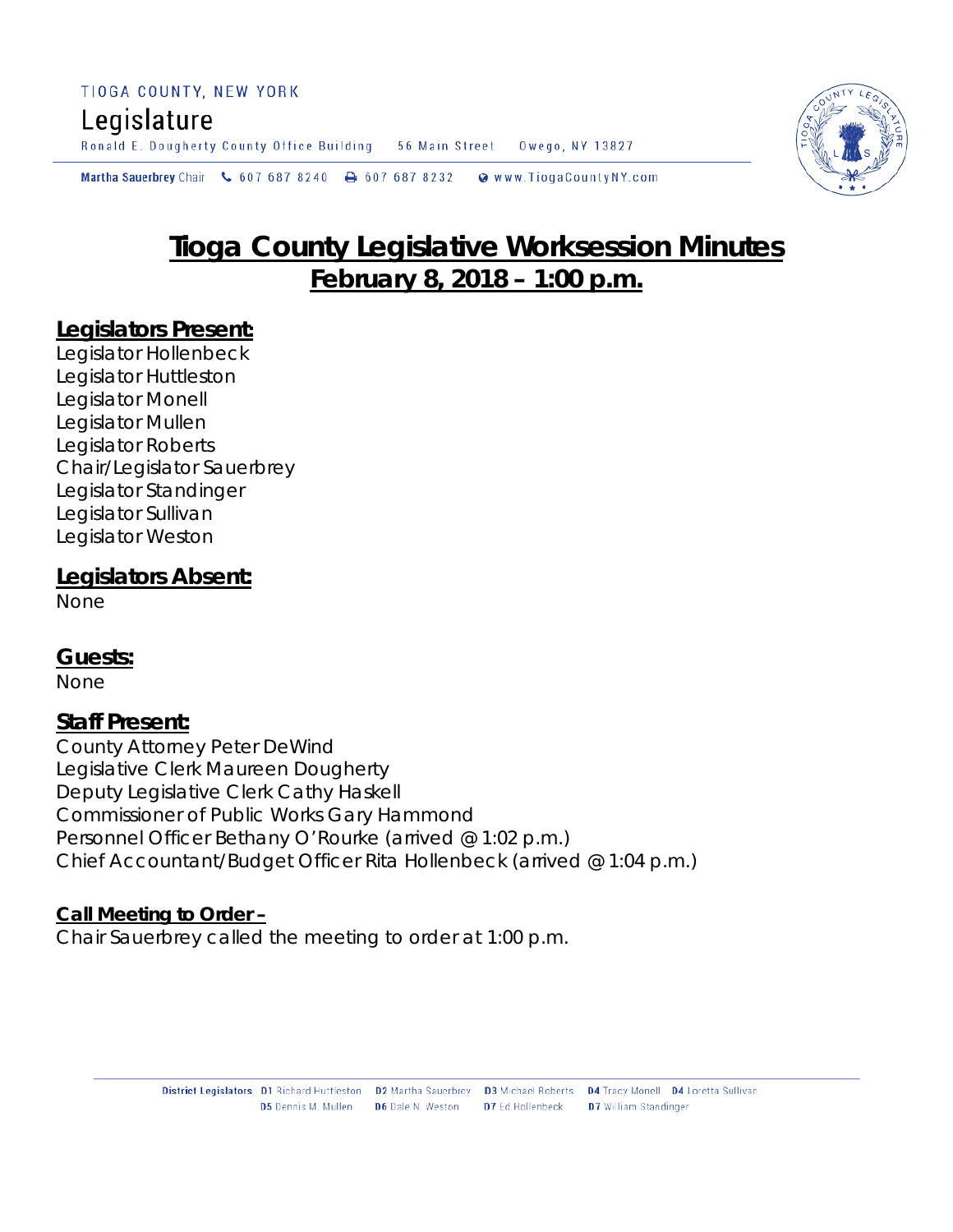# **Approval of Worksession Minutes – January 25, 2018:**

Legislator Monell motioned to approve the January 25, 2018 Legislative Worksession minutes as written, seconded by Legislator Hollenbeck with Legislators Hollenbeck, Huttleston, Monell, Mullen, Roberts, Sauerbrey, Standinger, Sullivan and Weston voting yes. Motion carried.

# **Action Items:**

Currently, there are no action items.

# **Legislative Support – Legislative Clerk Dougherty:**

#### *Approval of Legislative Support Committee Minutes – January 11, 2018:*

Legislator Sullivan motioned to approve the January 11, 2018 minutes as written, seconded by Legislator Monell with Legislators Hollenbeck, Huttleston, Monell, Mullen, Roberts, Sauerbrey, Standinger, Sullivan, and Weston voting yes. Motion carried.

Legislative Clerk Dougherty reported the following:

- The February Legislative Meeting is scheduled for Tuesday, February 13, 2018, at 12:00 p.m*.* in the Hubbard Auditorium. The Finance/Legal Committee will meet prior at 10:30 a.m. in the Legislative Conference Room.
- Legislator Roberts will do the prayer and pledge and start the voting process at the February 13, 2018 Legislature meeting.
- Attended a Leader's Meeting on January 24, 2018.
- Legislative Budget is tracking well.

## **Employee of the 4th Quarter 2017 –**

Brittany Woodburn, ED&P, has been chosen as the Employee of the 4<sup>th</sup> Quarter 2017. Employee Recognition Committee will present at the February 13, 2018 Legislature meeting.

## **Employee of the Year 2017 –**

Roy Schreiner, Sheriff's Office, has been chosen as the Employee of the Year 2017. Employee Recognition Committee will present at the February 13, 2018 Legislature meeting.

## **Proclamation –**

<sup>→</sup> *Heart Health Month* – This resolution will just be noted in the minutes of the February 13, 2018 Legislature meeting.

## **Resolutions:**

All resolutions were reviewed with discussion on the following:

- ► *Award Contract Hazard Mitigation Plan –* Legislator Sullivan inquired as to who the County contact person is on this plan. Legislator Mullen reported Emergency Services Director Mike Simmons is the key contact person.
- ► *Amend Employee Handbook –* Legislative Clerk Dougherty reported some changes were addressed at the Public Works Committee earlier today regarding this resolution. Legislator Sullivan reported questions were raised pertaining to Section 2; specifically changing the process of procedure related to vehicle accidents. County Attorney DeWind reported and Commissioner of Public Works Hammond concurred that all county vehicles will be equipped with informational packets containing the necessary forms, as well as posting the forms on the County website. Legislator Monell suggested tabling this resolution until there is committee consensus. Mr. Hammond will provide revised language to Ms. Dougherty who will revise the resolution and email the Public